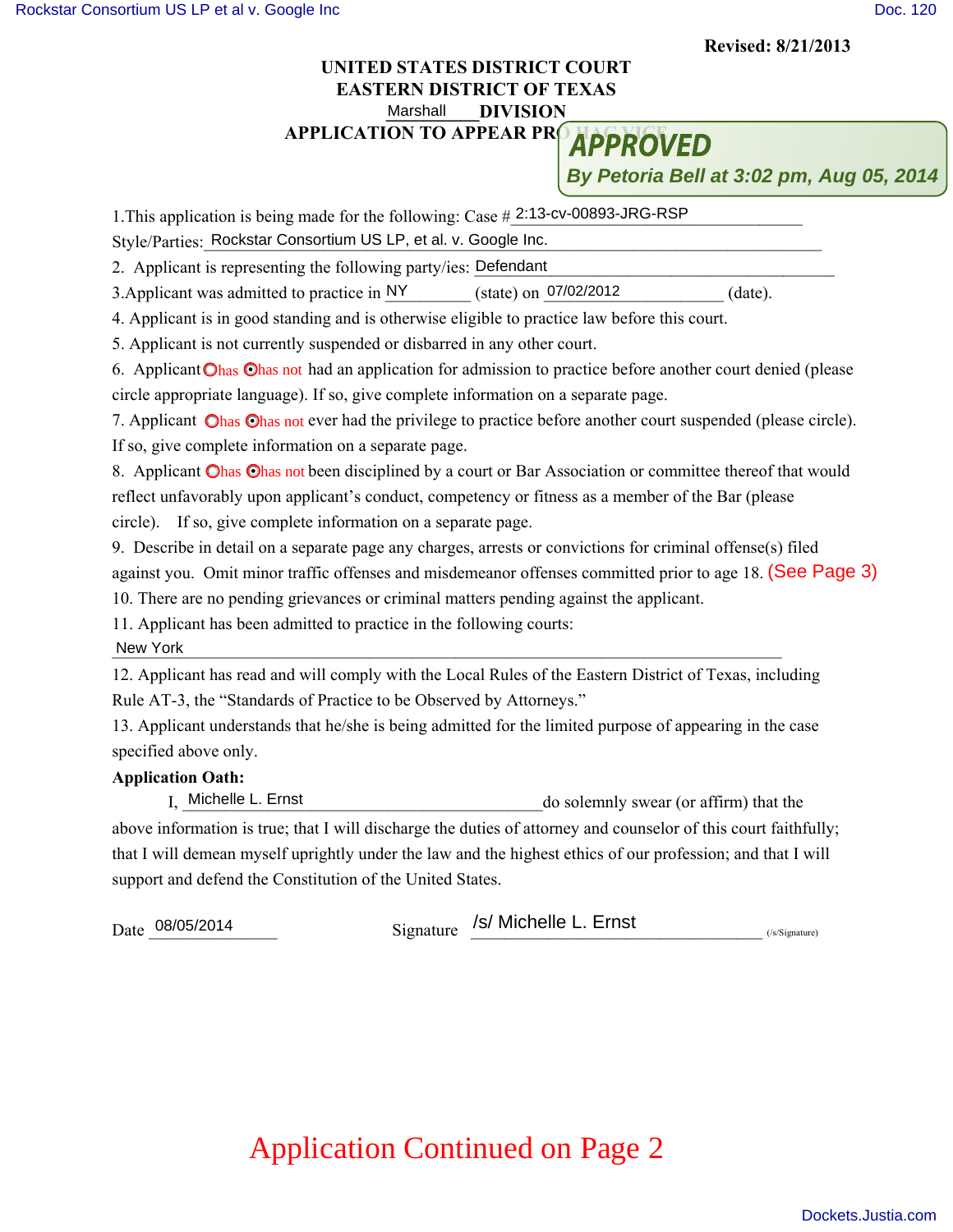## **UNITED STATES DISTRICT COURT EASTERN DISTRICT OF TEXAS APPLICATION TO APPEAR PRO HAC VICE** (Continued)

| Name (please print) Michelle L. Ernst          |                                             |
|------------------------------------------------|---------------------------------------------|
| Bar Number / State 5053483 / NY                |                                             |
| Firm Name:                                     | Quinn Emanuel Urquhart & Sullivan, LLP      |
|                                                | Address/P.O. Box: 51 Madison Ave., 22nd Fl. |
|                                                | City/State/Zip: New York, NY 10010          |
| Telephone #: (212) 849-7531                    |                                             |
| Fax #: $(212)$ 849-7100                        |                                             |
| E-mail Address: michelleernst@quinnemanuel.com |                                             |
| Secondary E-Mail Address:                      |                                             |
|                                                |                                             |

This application has been approved for the court on: **8/5/14**

> David J. Maland, Clerk U.S. District Court, Eastern District of Texas

 $B_N$  Petoria Bell

Deputy Clerk

Application Instructions

Complete page 1 and 2 of this Application and Email to phv@txed.uscourts.gov for approval. Once approved, the clerk will email to you your new Login and Password so that you will be able to electronically file your application and pay the \$100 fee on line. If you already have a login and password, you will still need to wait for approval email from the clerk before filing your electronic application. For Complete Instructions please visit the website [http://www.txed.uscourts.gov/](http://www.txed.uscourts.gov/page1.shtml?location=attorney) 

**Email Application**